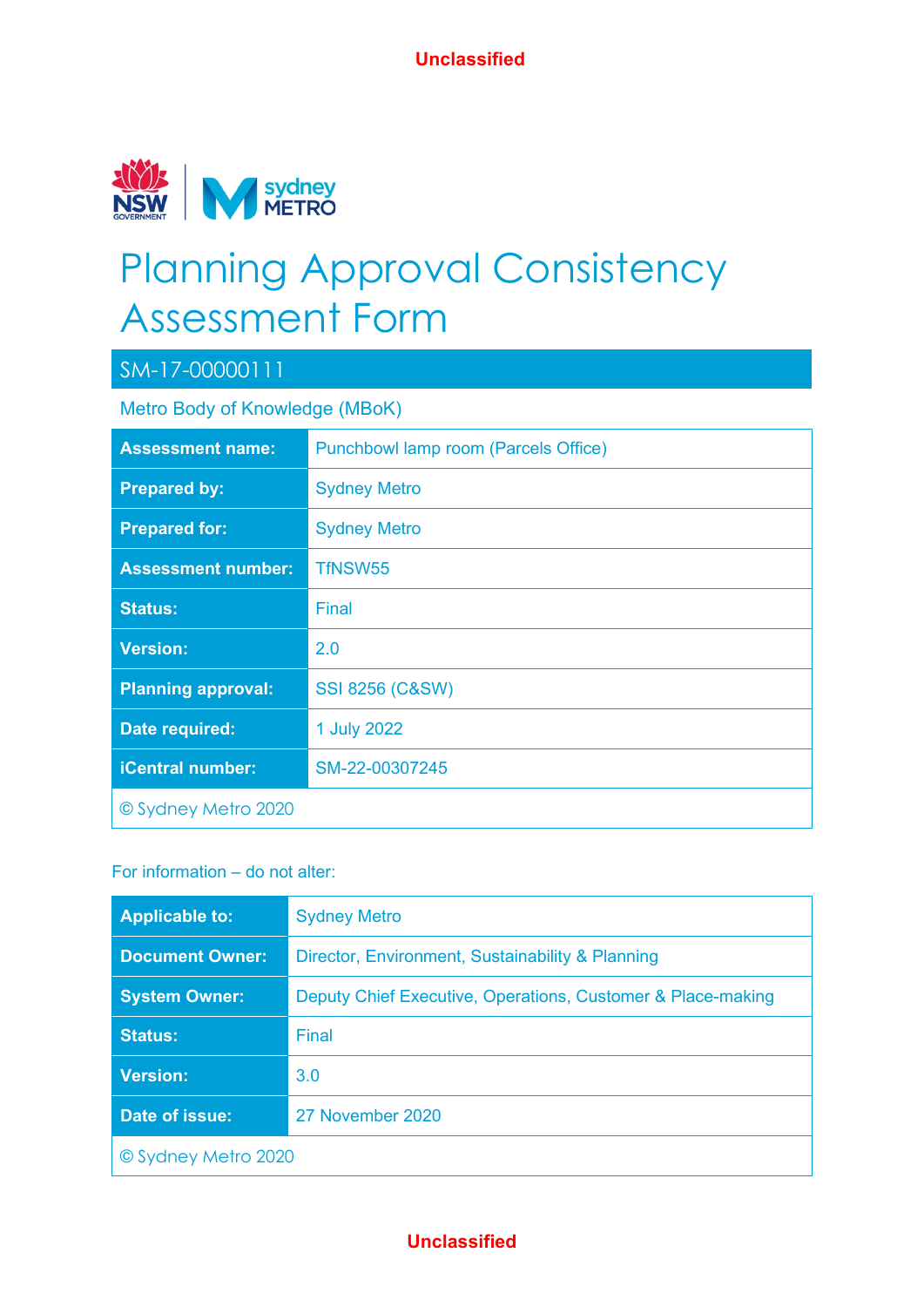

#### **Metro Body of Knowledge (MBoK)**



**(Uncontrolled when printed)**

### **Table of contents**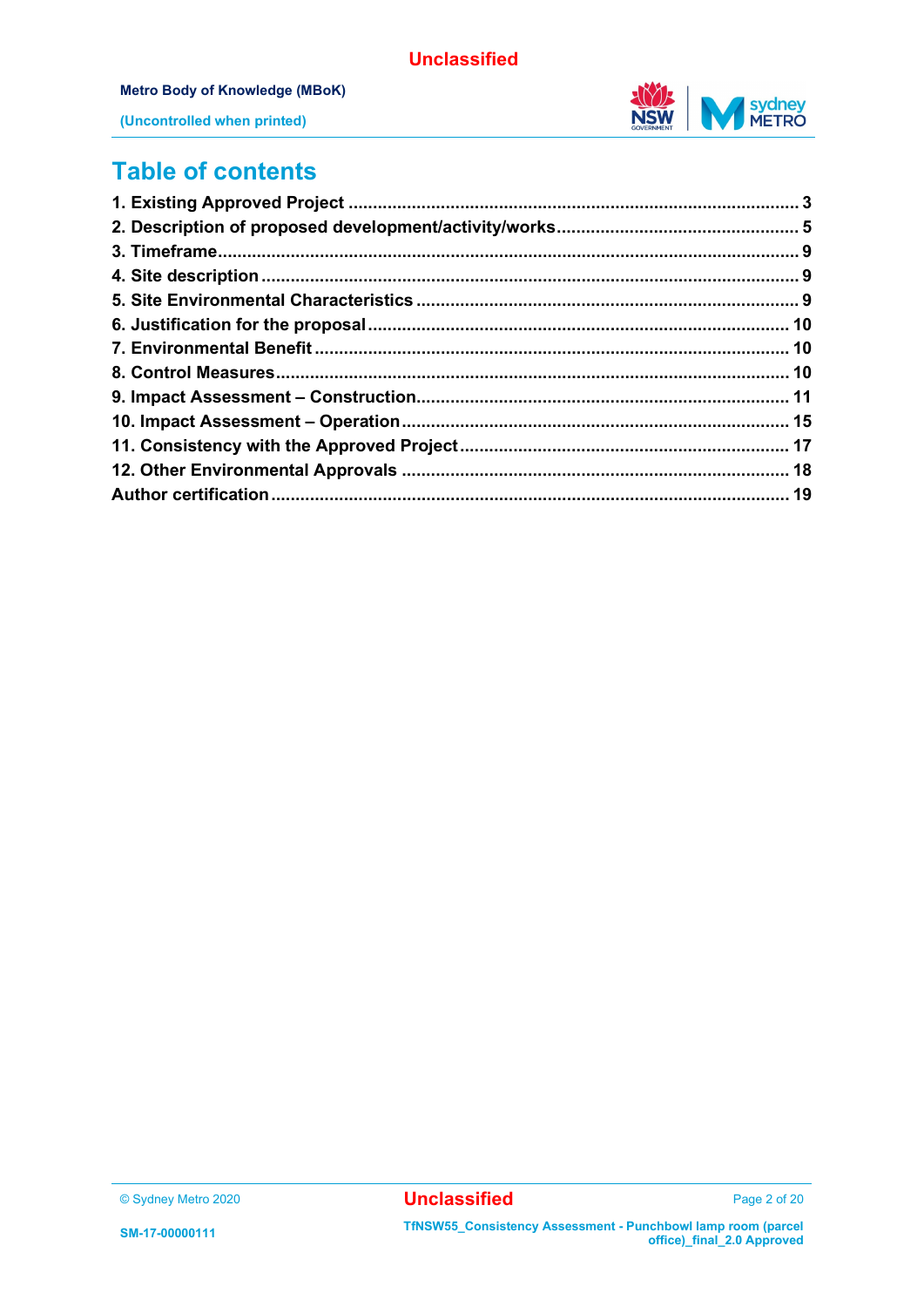#### **Metro Body of Knowledge (MBoK)**



The Planning Approval Consistency Assessment Form should be completed in accordance wit[h SM-17-00000103 Planning Approval Consistency](https://icentral.tdocs.transport.nsw.gov.au/otcs/cs.exe/app/nodes/3843028)  [Assessment Procedure.](https://icentral.tdocs.transport.nsw.gov.au/otcs/cs.exe/app/nodes/3843028)

#### **1. Existing Approved Project**

**Planning approval reference details (Application/Document No. (including modifications)):**

Planning approval reference for the approved project include:

SSI\_8256 Sydney Metro City & Southwest – Sydenham to Bankstown

SSI\_8256 Sydney Metro City & Southwest – Sydenham to Bankstown Station Modification 1 – October 2020

#### **Date of determination:**

Planning approval dates of determination for the approved project include:

Infrastructure Approval date – 12 December 2018

Modification 1 Approval date – 22 October 2020

#### **Type of planning approval:**

Type of planning approval for the approved project is: Critical State Significant Infrastructure

#### **Approved project**

The project involves upgrading ten existing stations west of Sydenham (Marrickville to Bankstown inclusive), and a 13 kilometre long section of the Sydney Trains T3 Bankstown Line, between west of Sydenham Station and west of Bankstown Station, to improve accessibility for customers and meet the standards required for metro operations.

Station works are included as part of the Approved Project from Sydenham to Bankstown. This Consistency Assessment relates to the Punchbowl Station upgrade. Punchbowl Station is located to the east of the Punchbowl Road overbridge on the Sydney Trains T3 Bankstown Line. Upgrades to Punchbowl Station and the adjacent pedestrian underpass are included as part of the approved project. In 2017, the existing Overhead Booking Office at Punchbowl Station was proposed to be demolished and a new Metro Station constructed to the east.

Following community and stakeholder consultation, a preferred infrastructure design was prepared for Punchbowl Station. The key design elements as part of the preferred project are provided in Table 1.9 of the SPIR summarised as follows (works associated with the Overhead Booking Office are highlighted in bold):

© Sydney Metro 2020 **Unclassified** Page 3 of 20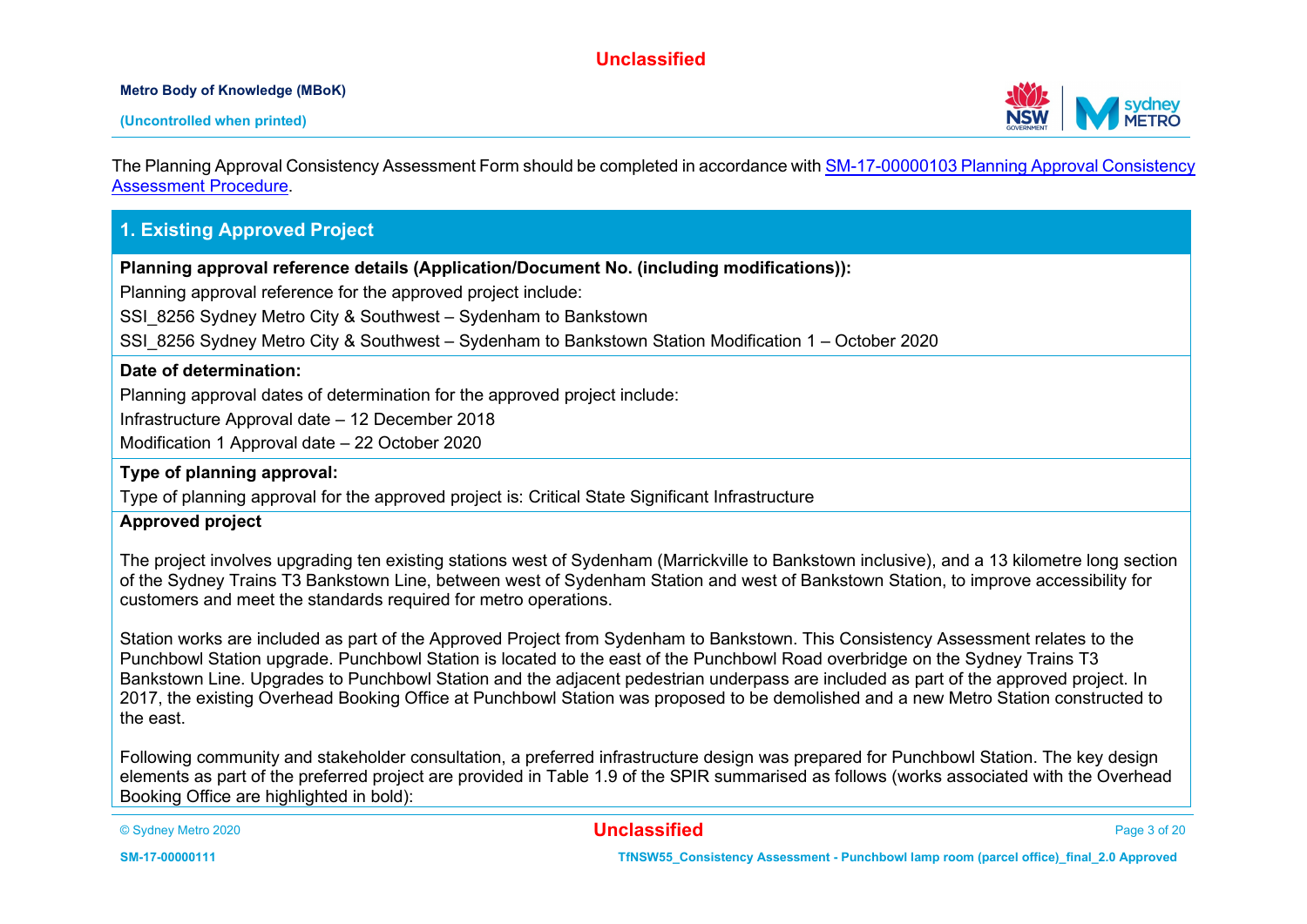**Metro Body of Knowledge (MBoK)**



#### Station works

- **The existing station entrance would be retained and upgraded**
- **Three new lifts and two new stairs would be provided**
- **The existing concourse footbridge would be extended to accommodate new lifts and stairs**
- The existing stairs to both entrances would be replaced
- The existing heritage listed platform would be re-levelled
- **The existing heritage listed station buildings and Overhead Booking Office would be retained.**

#### Station area

- The existing bus stops on Punchbowl Road and The Boulevarde would be retained
- New bike parking would be provided at the northern and southern station entrances
- Kerbside facilities would be provided on The Boulevarde
- The existing accessible parking adjacent to the southern station entrance would be retained
- A new pedestrian crossing would be provided on Punchbowl Road north-east of Bruest Place
- The existing pedestrian underpass below Punchbowl Road would be retained and upgraded.

**Relevant background information (including EA, REF, Submissions Report, Director General's Report, MCoA):**

Sydenham to Bankstown Environmental Impact Statement (EIS) – September 2017 Sydenham to Bankstown Submissions and Preferred Infrastructure Report (SPIR) – June 2018 Sydenham to Bankstown Submissions Report (SR) – September 2018 Sydenham to Bankstown Modified Conditions of Approval – October 2020

All proposed works identified in the assessment would be undertaken in accordance with the mitigation measures identified in the EIS, SPIR and SR and the conditions of approval.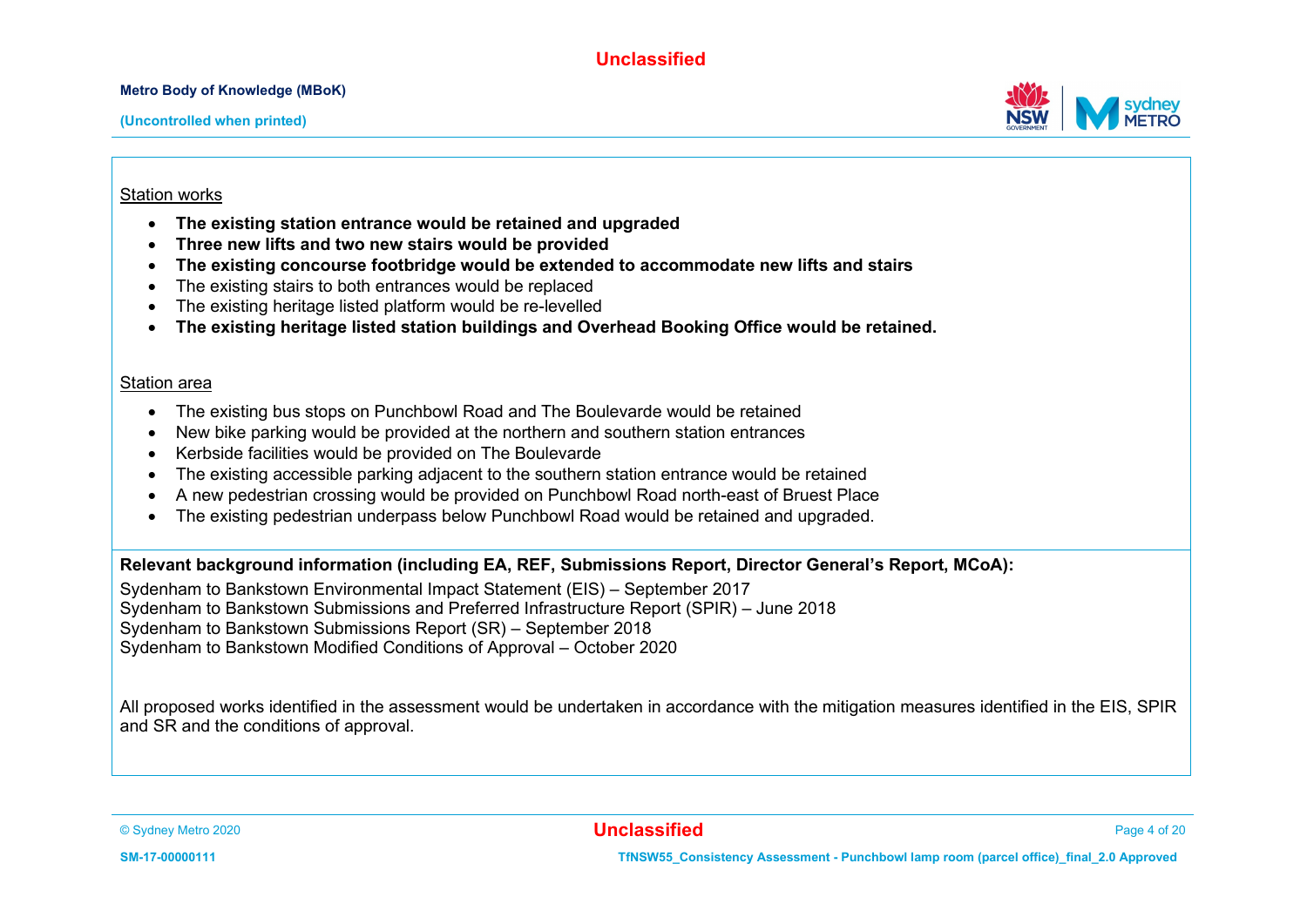**Metro Body of Knowledge (MBoK)**



#### **2. Description of proposed development/activity/works**

**Describe ancillary activities, working hours, machinery, staffing levels, impacts on utilities/authorities, wastes generated or hazardous substances/dangerous goods used.**

This consistency assessment has been prepared for changes proposed at Punchbowl Station (the proposal). The proposal would include removal of the Parcels Office (lamp room) and adjacent obsolete wall feature ("Lolly Pop store walls") at Punchbowl Station, as part of the design of Punchbowl Plaza and Punchbowl Road Underpass. The Parcels Office is recognised as being a part of the curtilage that makes up the Punchbowl Railway Station locally listed heritage item.

The proposal involves the removal of the Parcels Office and reinstatement of the original form of the Overhead Booking Office (OHBO), including the Dutch Symmetrical Gable Roof to improve the amenity and public safety of pedestrians and cyclists in the area below, and has the benefit of improving the relationship between the OHBO, the Punchbowl Road Overbridge and the overall setting of the station.

The proposal also involves the reconstruction of the timber framed high level windows based on the 1929 drawings and reinstates the galvanised metal cladding in between the timber columns to the base of the façade, whilst maintaining the improved functionality of the Punchbowl Road underpass and plaza.

As part of the Parcels Office removal, the existing Lolly Pop store walls are planned to be demolished as an existing demolition as part from the project in the EIS/SPIR. The Lolly Pop store is not heritage listed and was built following project approval. The overall Parcels Office removal plan is shown as Figure 3.

Figure 4 outlines the proposed concept design of Punchbowl Station and Plaza but is subject to further detailed design.

It is important to note that the demolition is not planned to be immediately followed by re-construction of the Dutch Symmetrical Gable Roof but would be made safe and stable during the interim period until re-construction, at this stage likely scheduled for 2023.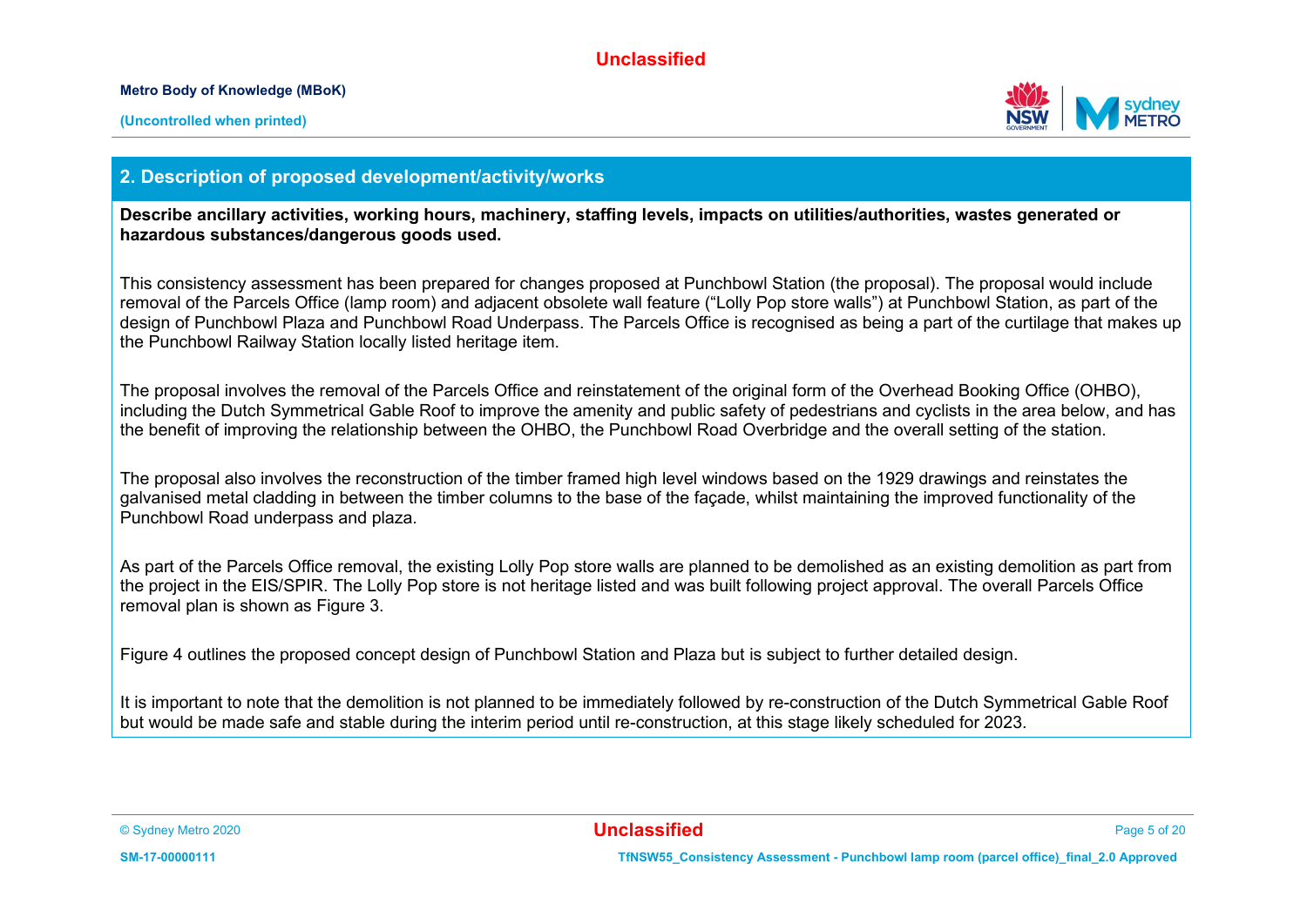#### **Metro Body of Knowledge (MBoK)**



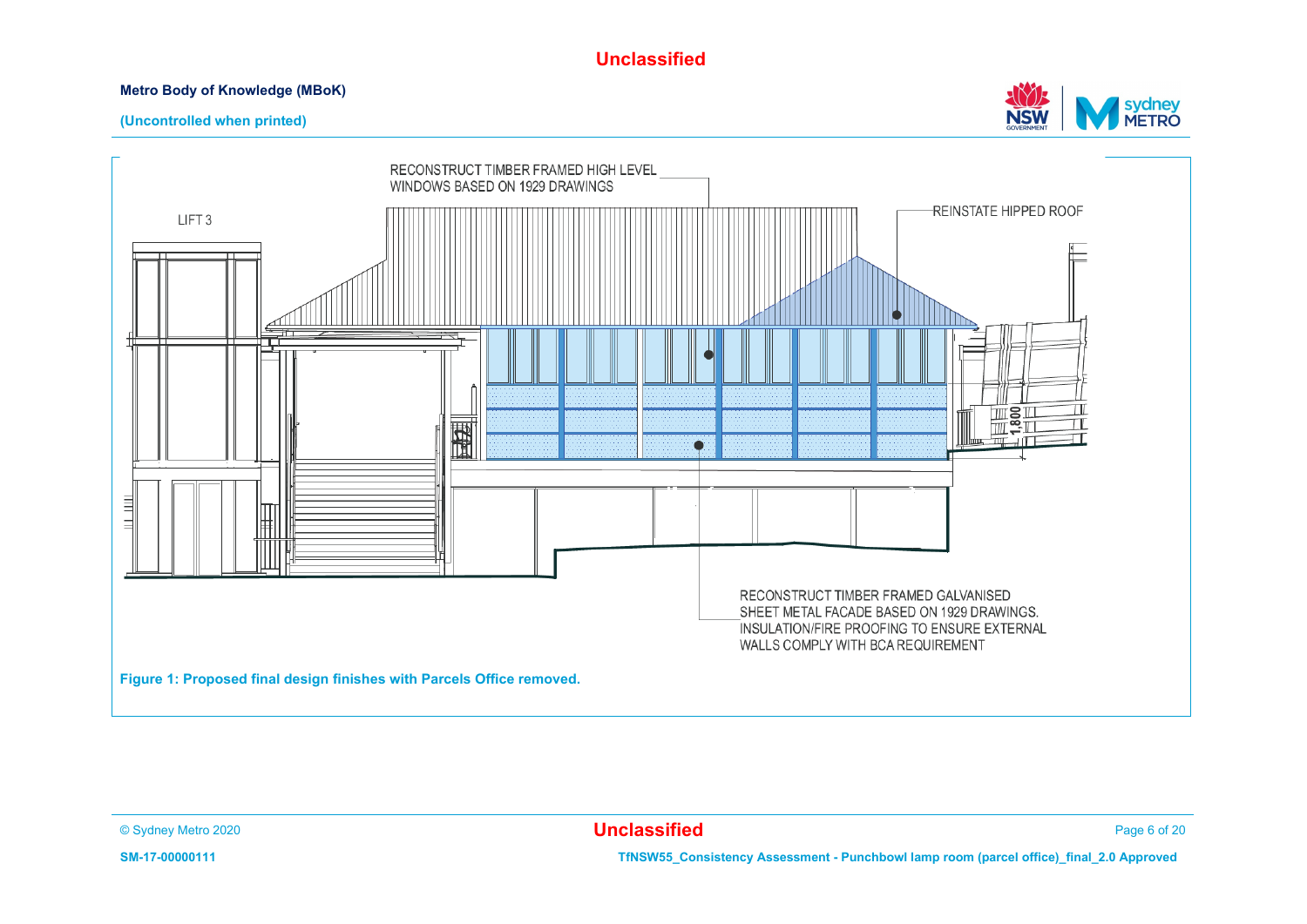#### **Metro Body of Knowledge (MBoK)**



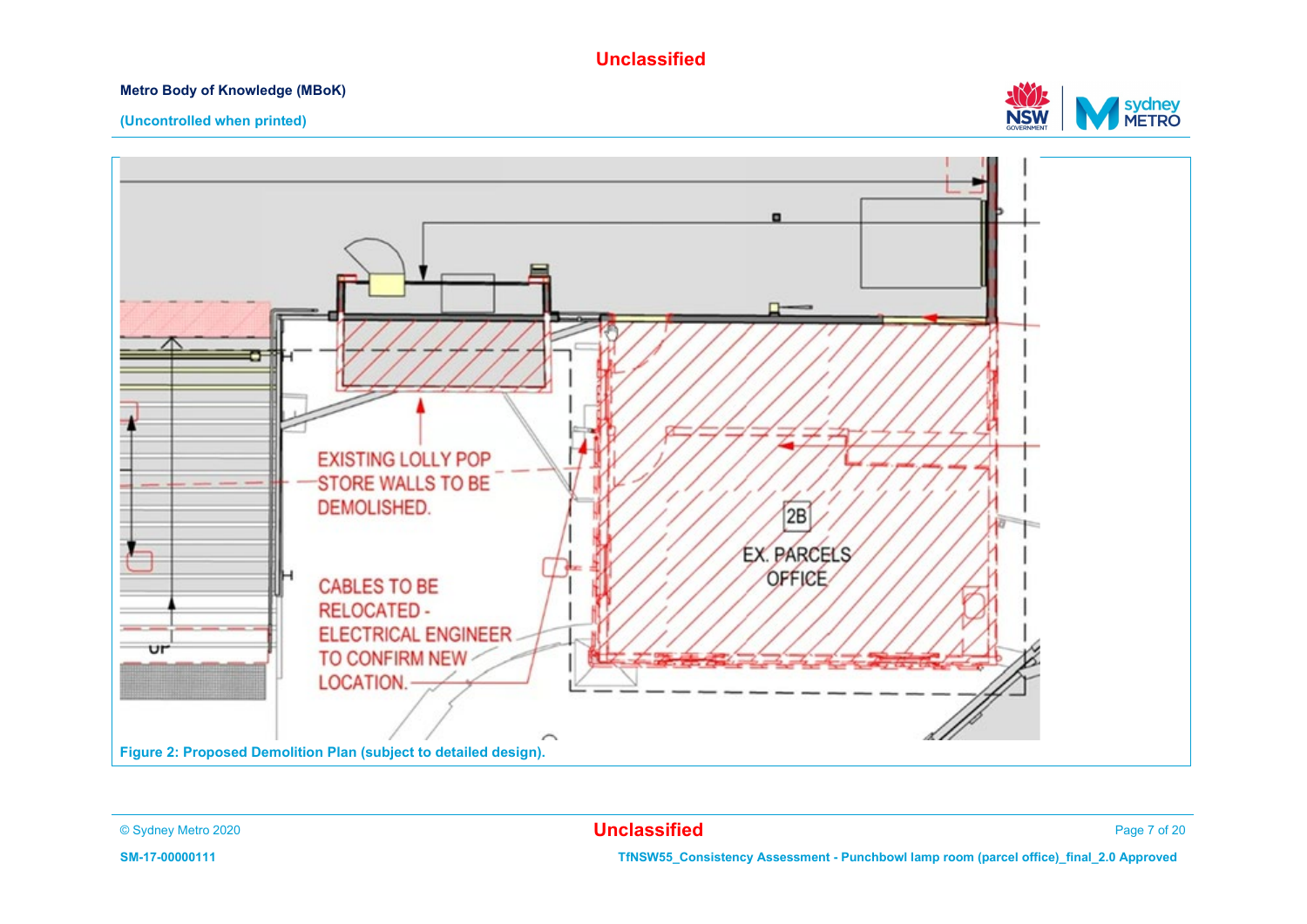#### **Metro Body of Knowledge (MBoK)**



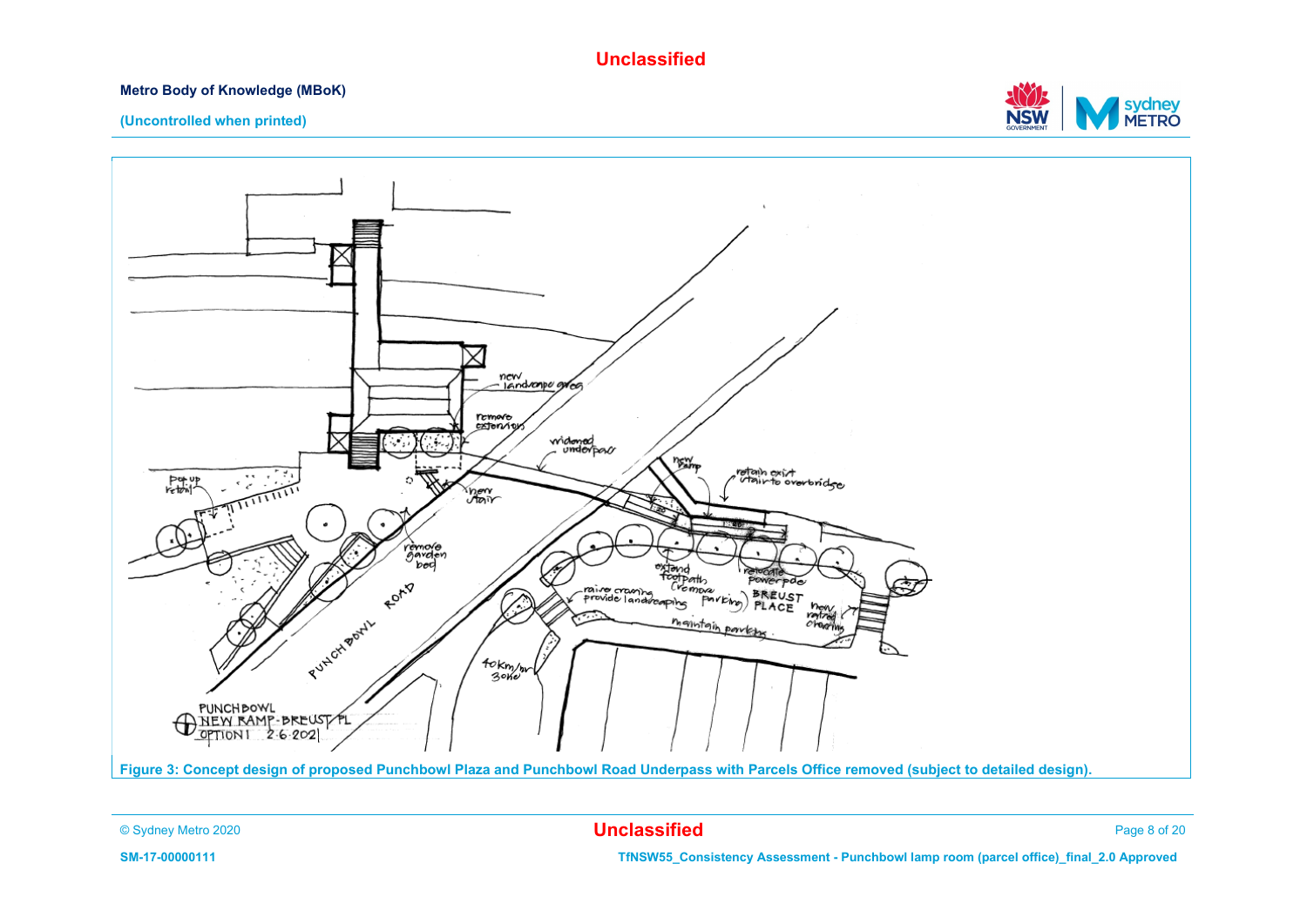#### **Metro Body of Knowledge (MBoK)**





#### **3. Timeframe**

#### **When will the proposed change take place? For how long?**

The demolition is proposed for July 2022 during the two-week T3 Bankstown line possession (that coincides with the school holidays (2 July – 16 July 2022)). The reinstatement works are planned to occur following this period.

#### **4. Site description**

The proposal would be at Punchbowl Station (Lot 3 DP 839167) which is located to the east of the Punchbowl Road overbridge. The station area is bounded by commercial land uses and a car park fronting The Boulevarde to the south, Warren Reserve and Urguna Parade to the north, and Punchbowl Road to the west. The entry to Punchbowl Station is via the OHBO which is located on Punchbowl Road (via Warren Reserve) to the north, and The Boulevarde to the south. The OHBO is a timber framed, weatherboard clad building with a hipped corrugated steel-clad roof. Punchbowl Station consists of the OHBO and footbridge, two station platforms and the main station entry on Punchbowl Road.

#### **5. Site Environmental Characteristics**

Punchbowl Station (269A The Boulevarde, Punchbowl) is a railway station in operation along the T3 Bankstown Line rail corridor. Punchbowl Station was opened on 14 April 1909 when the Bankstown line was extended and the entry to Punchbowl Station is via the OHBO which was constructed in 1929. Part of the significance of this building has been attributed to the 1946 Parcels Office addition to the north, which is referred to in the heritage listing as an 'unaltered Lamp Room'.

Punchbowl Railway Station has local historical significance. The Punchbowl Station buildings are subject to the following non-Aboriginal heritage listings:

- Sydney Trains S170 Local heritage item (#4802009)- 'Punchbowl Railway Station Group'
- Canterbury Local Environmental Plan (CLEP) 2012 local heritage item (#I155) 'Federation railway station buildings'

The station is also in close proximity to the War memorial and street trees, also local heritage assets, located south of the station along Broadway and Hillcrest streets.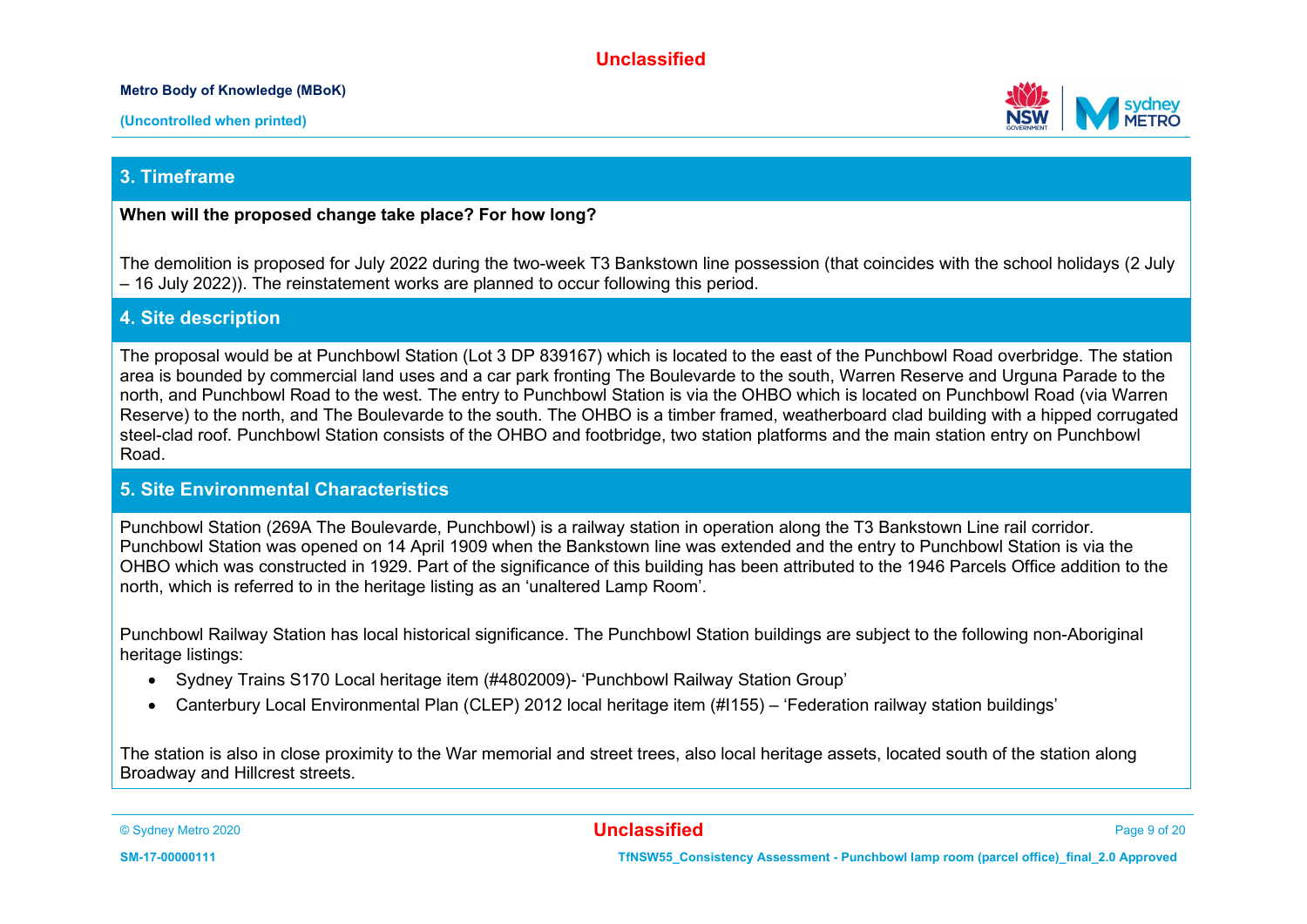**Metro Body of Knowledge (MBoK)**



No listed Aboriginal sites are located within the proposal area. However, an area of potential archaeological deposit of moderate significance was identified during field surveys near Punchbowl Station (S2B PAD 02).

The surrounding area is generally residential, retail, a few schools, and commercial buildings. To the south, the station entry and rail corridor are enclosed along The Boulevarde by terraced shopfronts and a car park with a network of mature trees.

#### **6. Justification for the proposal**

Demolition of the Punchbowl Station Parcels Office and localised additions are required to facilitate upgrades to the Punchbowl Road underpass. The Punchbowl Road underpass is crucial link in a future active transport corridor along the railway line. The proposal would allow for improved access and the amenity of the underpass by removing the overhead height restriction, increasing access to natural light, headroom and pavement regrading to meet DDA compliance, and allowing for the pathway to be widened.

#### **7. Environmental Benefit**

The proposal would facilitate the improved amenity of the Punchbowl Road underpass, part of a future active transport corridor along the railway line.

#### **8. Control Measures**

The proposed works would be undertaken in accordance with the Construction Heritage Management Sub-plan which falls under the approved Construction Environmental Management Plan (CEMP), approved by Department of Planning and Environment (DPE). The Construction Heritage Management Plan (CHMP) will be updated to reflect the revised scope.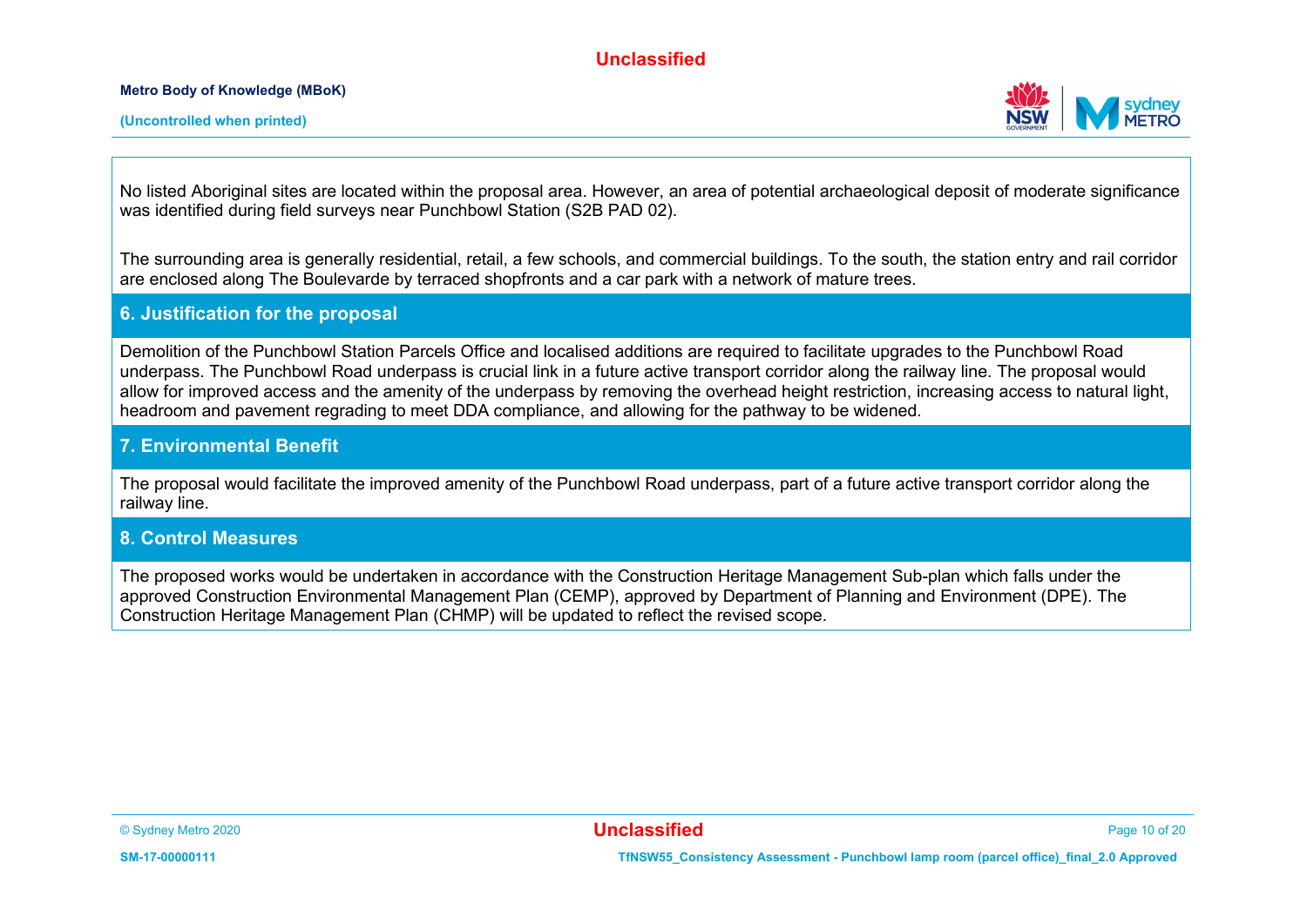

## **9. Impact Assessment – Construction**

|                                                                                                                                                   | Nature and extent of impacts (negative and                                                                                                                                                                                                                                                                                                                                                                                                                                                                                                                                                                                                                                       | <b>Proposed Control Measures in</b>                                                              | <b>Minimal</b>       | <b>Endorsed</b> |                 |
|---------------------------------------------------------------------------------------------------------------------------------------------------|----------------------------------------------------------------------------------------------------------------------------------------------------------------------------------------------------------------------------------------------------------------------------------------------------------------------------------------------------------------------------------------------------------------------------------------------------------------------------------------------------------------------------------------------------------------------------------------------------------------------------------------------------------------------------------|--------------------------------------------------------------------------------------------------|----------------------|-----------------|-----------------|
| positive) during construction (if control<br><b>Aspect</b><br>measures implemented) of the proposed/activity,<br>relative to the Approved Project |                                                                                                                                                                                                                                                                                                                                                                                                                                                                                                                                                                                                                                                                                  | addition to project COA and<br><b>REMMs</b>                                                      | <b>Impact</b><br>Y/N | Y/N             | <b>Comments</b> |
| Flora and fauna                                                                                                                                   | No changes from the Approved Project.                                                                                                                                                                                                                                                                                                                                                                                                                                                                                                                                                                                                                                            | No additional measures required.                                                                 | Y                    | Y               |                 |
| Water                                                                                                                                             | No changes from the Approved Project.                                                                                                                                                                                                                                                                                                                                                                                                                                                                                                                                                                                                                                            | No additional measures required.                                                                 | Y                    | Y               |                 |
| Air quality                                                                                                                                       | No changes from the Approved Project.                                                                                                                                                                                                                                                                                                                                                                                                                                                                                                                                                                                                                                            | No additional measures required.                                                                 | Y                    | Y               |                 |
| Noise and vibration                                                                                                                               | No changes from the Approved Project. The<br>machinery and materials used would be standard<br>construction machinery that's already consistent with<br>the project.                                                                                                                                                                                                                                                                                                                                                                                                                                                                                                             | No additional measures required.                                                                 | Y                    | Y               |                 |
| Aboriginal heritage                                                                                                                               | The proposed works would involve some ground<br>disturbance through the removal of the supporting<br>beams associated with the Parcels Office and<br>Bookstall additions to the station building.<br>Technical paper 4 - Aboriginal heritage in the EIS<br>concluded that there are no identified Aboriginal<br>sites within the Punchbowl Station survey unit<br>(location of the proposed work). Whilst a potential<br>archaeological deposit (PAD) with moderate<br>significance was located within the small park<br>between Punchbowl Road and Urugnga Parade, this<br>is outside the proposed scope of works. Compliance<br>with existing REMMs and CoA would be required. | No additional measures required.                                                                 | Y                    | Y               |                 |
| Non-Aboriginal heritage                                                                                                                           | Punchbowl Station is subject to the following<br>heritage listings:<br>S170 Local heritage item (#4802009)-<br>'Punchbowl Railway Station Group'                                                                                                                                                                                                                                                                                                                                                                                                                                                                                                                                 | Mitigation measure includes:<br>Replacement of non-<br>original metal and FC<br>cladding with FC | Υ                    | Y               |                 |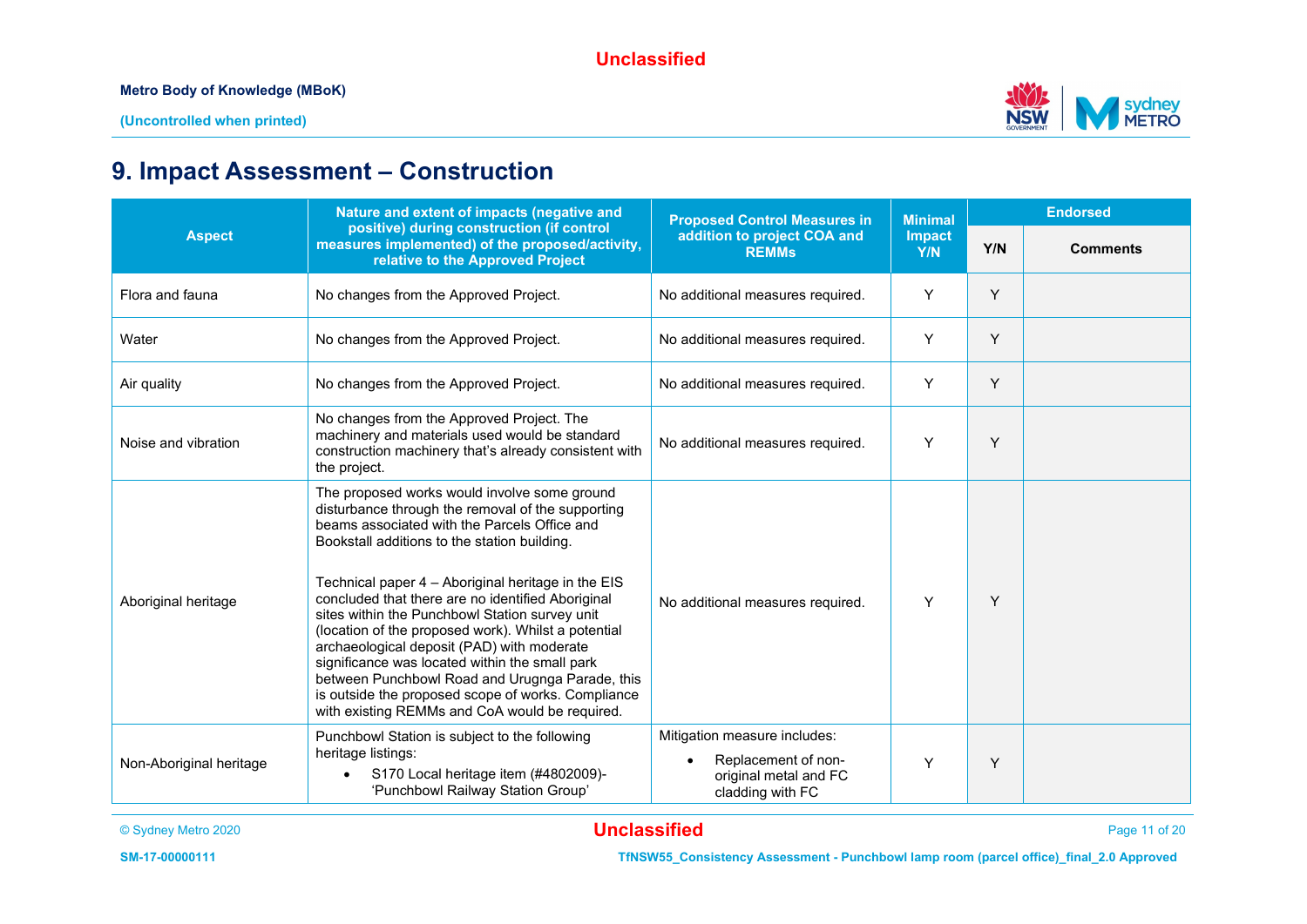#### **Metro Body of Knowledge (MBoK)**



|                           | Nature and extent of impacts (negative and                                                                                                                                                                                                                                                                                                                                                                                                                                                   | <b>Proposed Control Measures in</b>                                                                               | <b>Minimal</b> | <b>Endorsed</b> |                 |
|---------------------------|----------------------------------------------------------------------------------------------------------------------------------------------------------------------------------------------------------------------------------------------------------------------------------------------------------------------------------------------------------------------------------------------------------------------------------------------------------------------------------------------|-------------------------------------------------------------------------------------------------------------------|----------------|-----------------|-----------------|
| <b>Aspect</b>             | positive) during construction (if control<br>measures implemented) of the proposed/activity,<br>relative to the Approved Project                                                                                                                                                                                                                                                                                                                                                             | addition to project COA and<br><b>REMMs</b>                                                                       | Impact<br>Y/N  | Y/N             | <b>Comments</b> |
|                           | Canterbury Local Environmental Plan<br>(CLEP) 2012 local heritage item (#1155) -<br>'Federation railway station buildings'                                                                                                                                                                                                                                                                                                                                                                   | weatherboard cladding to<br>match the size and profile<br>of existing boards from the<br>Parcels Office addition. |                |                 |                 |
|                           | Appendix F- Non-Aboriginal heritage in the SPIR<br>concluded that the OHBO at Punchbowl Station is of<br>high heritage significance and in good condition. The<br>Approved Project, which included retention of the<br>OHBO and Parcels Office, was considered to have a<br>potential moderate impact on the heritage item.                                                                                                                                                                  |                                                                                                                   |                |                 |                 |
|                           | This proposal includes the demolition of the Parcels<br>Office and Lolly Pop wall additions to the OHBO<br>station building. The removal of the Parcels Office<br>and Lolly Pop wall additions would have a 'minor'<br>impact upon heritage significant and would not alter<br>the heritage listing of the OHBO and Punchbowl<br>Railway Station heritage listing. The reinstatement of<br>the 1929 plans on the north elevation would mitigate<br>any impacts of the parcels rooms removal. |                                                                                                                   |                |                 |                 |
|                           | Overall, the proposed works are not significantly<br>expected to increase the impact to the heritage item<br>and are considered to be consistent with the<br>Approved Project.                                                                                                                                                                                                                                                                                                               |                                                                                                                   |                |                 |                 |
| Community and stakeholder | The proposal provides improved amenity of<br>Punchbowl Station underpass. The changes are<br>consistent with the Approved Project.                                                                                                                                                                                                                                                                                                                                                           | No additional measures required.                                                                                  | Y              | Y               |                 |
| Traffic & Transport       | Construction would occur over the mid-year<br>possession period in July 2022 on the T3 Bankstown<br>Line. Punchbowl Station would therefore not be                                                                                                                                                                                                                                                                                                                                           | No additional measures required.                                                                                  | Y              | Y               |                 |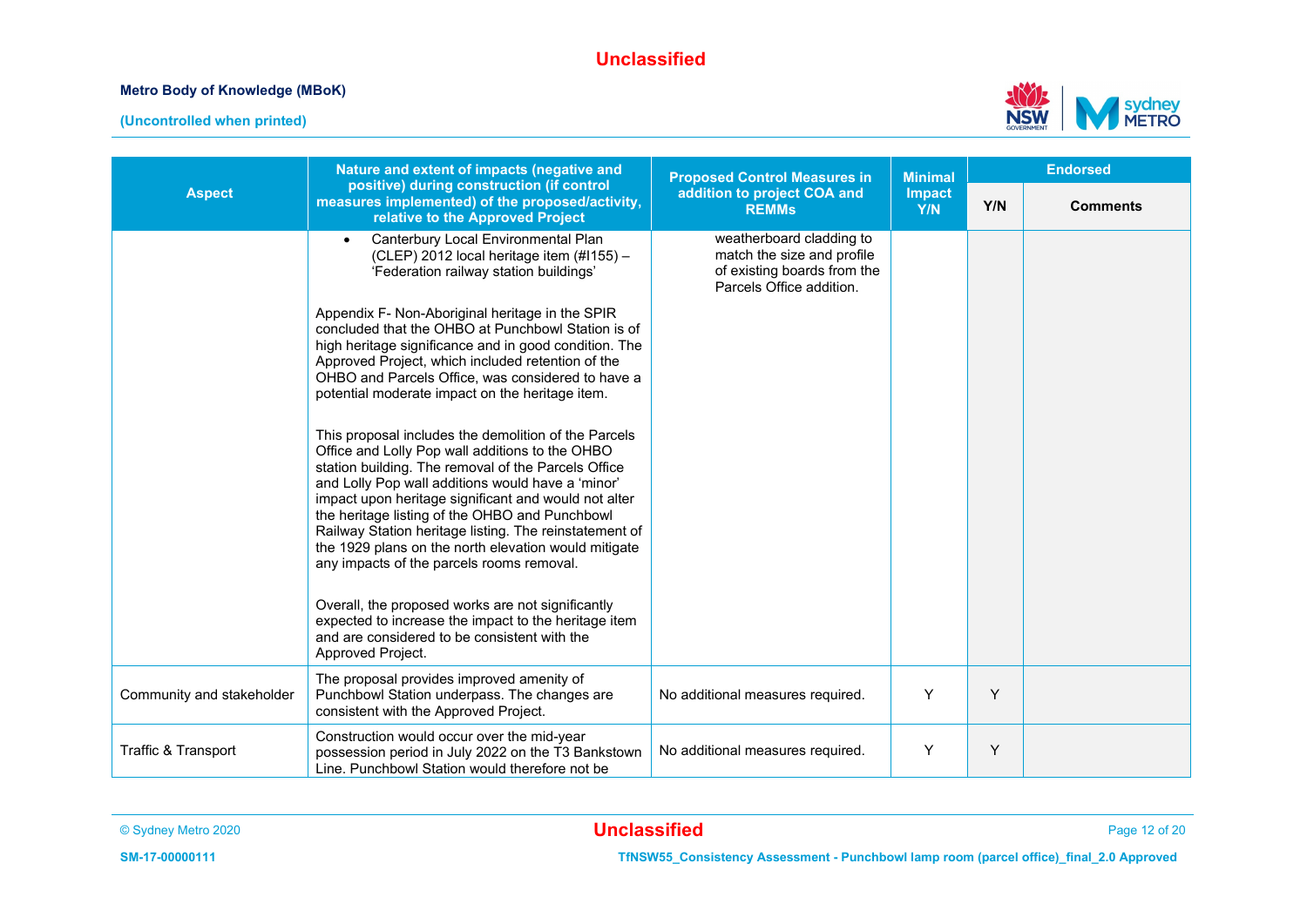#### **Metro Body of Knowledge (MBoK)**





|               | Nature and extent of impacts (negative and                                                                                                                                                                                                                                                                                                     | <b>Proposed Control Measures in</b>         | <b>Minimal</b>       | <b>Endorsed</b> |                 |  |
|---------------|------------------------------------------------------------------------------------------------------------------------------------------------------------------------------------------------------------------------------------------------------------------------------------------------------------------------------------------------|---------------------------------------------|----------------------|-----------------|-----------------|--|
| <b>Aspect</b> | positive) during construction (if control<br>measures implemented) of the proposed/activity,<br>relative to the Approved Project                                                                                                                                                                                                               | addition to project COA and<br><b>REMMs</b> | <b>Impact</b><br>Y/N | Y/N             | <b>Comments</b> |  |
|               | accessible over the two-week period, and there are<br>replacement bus routes.                                                                                                                                                                                                                                                                  |                                             |                      |                 |                 |  |
|               | Entrance to Punchbowl Station via the OHBO, would<br>not be accessible during this time. Access of the<br>underpass would be closed and alternate pedestrian<br>access would be provided.                                                                                                                                                      |                                             |                      |                 |                 |  |
|               | This is consistent with the Approved Project.                                                                                                                                                                                                                                                                                                  |                                             |                      |                 |                 |  |
| Waste         | The demolition would result in the generation of<br>building waste. Storage and disposal of waste would<br>be undertaken in compliance with legal requirements<br>and the project mitigation measures and plans. The<br>impacts are negligible compared with the Approved<br>Project.                                                          | No additional measures required.            | Y                    | Y               |                 |  |
| Social        | No changes from the Approved Project.                                                                                                                                                                                                                                                                                                          | No additional measures required.            | Y                    | Y               |                 |  |
| Economic      | No changes from the Approved Project.                                                                                                                                                                                                                                                                                                          | No additional measures required.            | Y                    | Y               |                 |  |
| Visual        | There are moderate visual impacts associated with<br>the removal of the Parcels Office and Bookstall<br>additions during construction. However, these<br>impacts would be partially mitigated through the<br>reinstatement of the OHBO 1929 original form.<br>Visual changes at Punchbowl Station are consistent<br>with the Approved Project. | No additional measures required.            | Y                    | Y               |                 |  |
| Urban design  | Changes are consistent with the Approved Project.<br>Heritage elements are to be retained, refreshed and<br>re-purposed.                                                                                                                                                                                                                       | No additional measures required.            | Y                    | Y               |                 |  |

© Sydney Metro 2020 **Unclassified** Page 13 of 20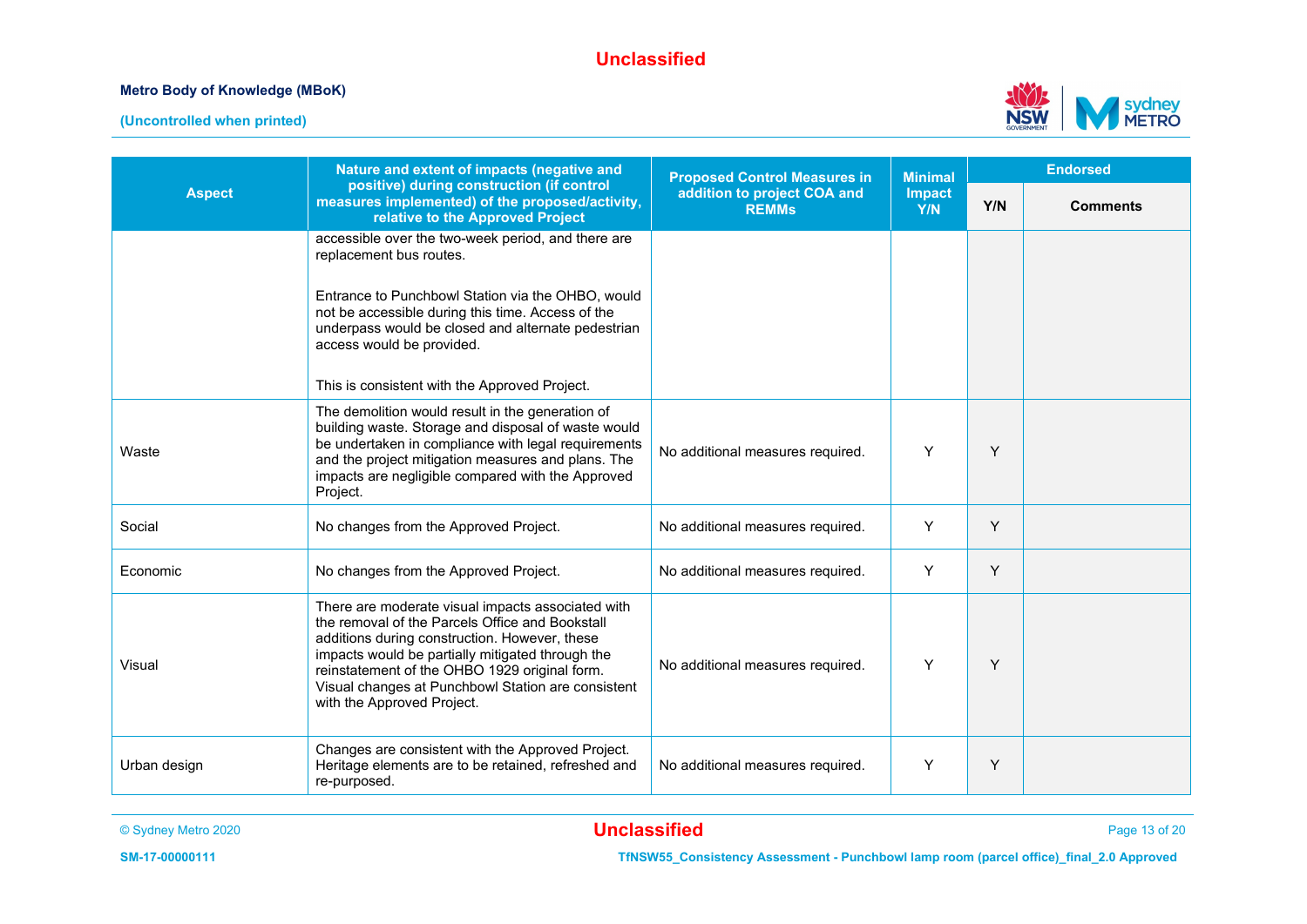#### **Metro Body of Knowledge (MBoK)**





|                | Nature and extent of impacts (negative and                                                                                       | <b>Proposed Control Measures in</b>         | <b>Minimal</b> | <b>Endorsed</b> |                 |
|----------------|----------------------------------------------------------------------------------------------------------------------------------|---------------------------------------------|----------------|-----------------|-----------------|
| <b>Aspect</b>  | positive) during construction (if control<br>measures implemented) of the proposed/activity,<br>relative to the Approved Project | addition to project COA and<br><b>REMMS</b> |                | Y/N             | <b>Comments</b> |
| Geotechnical   | No changes from the Approved Project.                                                                                            | No additional measures required.            | $\checkmark$   | v               |                 |
| Land use       | No changes from the Approved Project.                                                                                            | No additional measures required.            | $\check{ }$    | $\checkmark$    |                 |
| Climate Change | No changes from the Approved Project.                                                                                            | No additional measures required.            | $\checkmark$   | v               |                 |
| Risk           | No changes from the Approved Project.                                                                                            | No additional measures required.            | $\check{ }$    | Y               |                 |
| Other          | No changes from the Approved Project.                                                                                            | No additional measures required.            | $\checkmark$   | Υ               |                 |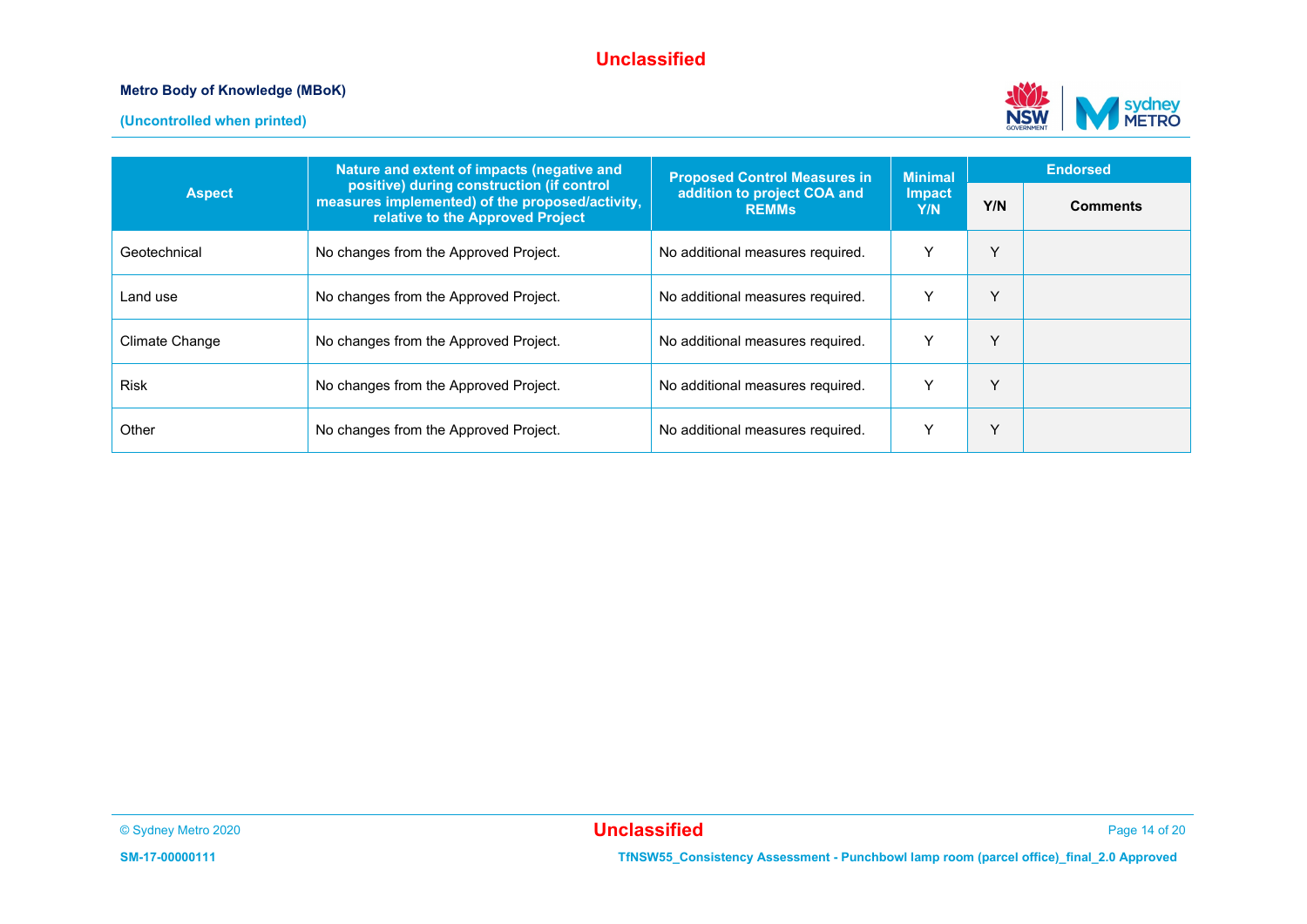

## **10. Impact Assessment – Operation**

|                                                                                                                                                      | Nature and extent of impacts (negative and                                                                                                                                                                     | <b>Proposed Control Measures in</b>         | <b>Minimal</b>       | <b>Endorsed</b> |                 |
|------------------------------------------------------------------------------------------------------------------------------------------------------|----------------------------------------------------------------------------------------------------------------------------------------------------------------------------------------------------------------|---------------------------------------------|----------------------|-----------------|-----------------|
| positive) during operation (if control measures<br><b>Aspect</b><br>implemented) of the proposed activity/works,<br>relative to the Approved Project |                                                                                                                                                                                                                | addition to project COA and<br><b>REMMs</b> | <b>Impact</b><br>Y/N | Y/N             | <b>Comments</b> |
| Flora and fauna                                                                                                                                      | No changes from the Approved Project.                                                                                                                                                                          | No additional measures required.            | Y                    | Y               |                 |
| Water                                                                                                                                                | No changes from the Approved Project.                                                                                                                                                                          | No additional measures required.            | Y                    | Y               |                 |
| Air quality                                                                                                                                          | No changes from the Approved Project.                                                                                                                                                                          | No additional measures required.            | Y                    | Y               |                 |
| Noise vibration                                                                                                                                      | No changes from the Approved Project.                                                                                                                                                                          | No additional measures required.            | Y                    | Y               |                 |
| Aboriginal heritage                                                                                                                                  | No changes from the Approved Project.                                                                                                                                                                          | No additional measures required.            | Y                    | Y               |                 |
| Non-Aboriginal heritage                                                                                                                              | No changes from the Approved Project.                                                                                                                                                                          | No additional measures required.            | Y                    | Y               |                 |
| Community and stakeholder                                                                                                                            | No changes from the Approved Project.                                                                                                                                                                          | No additional measures required.            | Y                    | Υ               |                 |
| Traffic & Transport                                                                                                                                  | The proposal would improve the accessibility of<br>Punchbowl Station and amenity and safety of<br>pedestrians and cyclists in the underpass below.<br>The changes are consistent with the Approved<br>Project. | No additional measures required.            | Y                    | Y               |                 |
| Waste                                                                                                                                                | No changes from the Approved Project.                                                                                                                                                                          | No additional measures required.            | Y                    | Y               |                 |
| Social                                                                                                                                               | No changes from the Approved Project.                                                                                                                                                                          | No additional measures required.            | Y                    | Y               |                 |
| Economic                                                                                                                                             | No changes from the Approved Project.                                                                                                                                                                          | No additional measures required.            | Y                    | Y               |                 |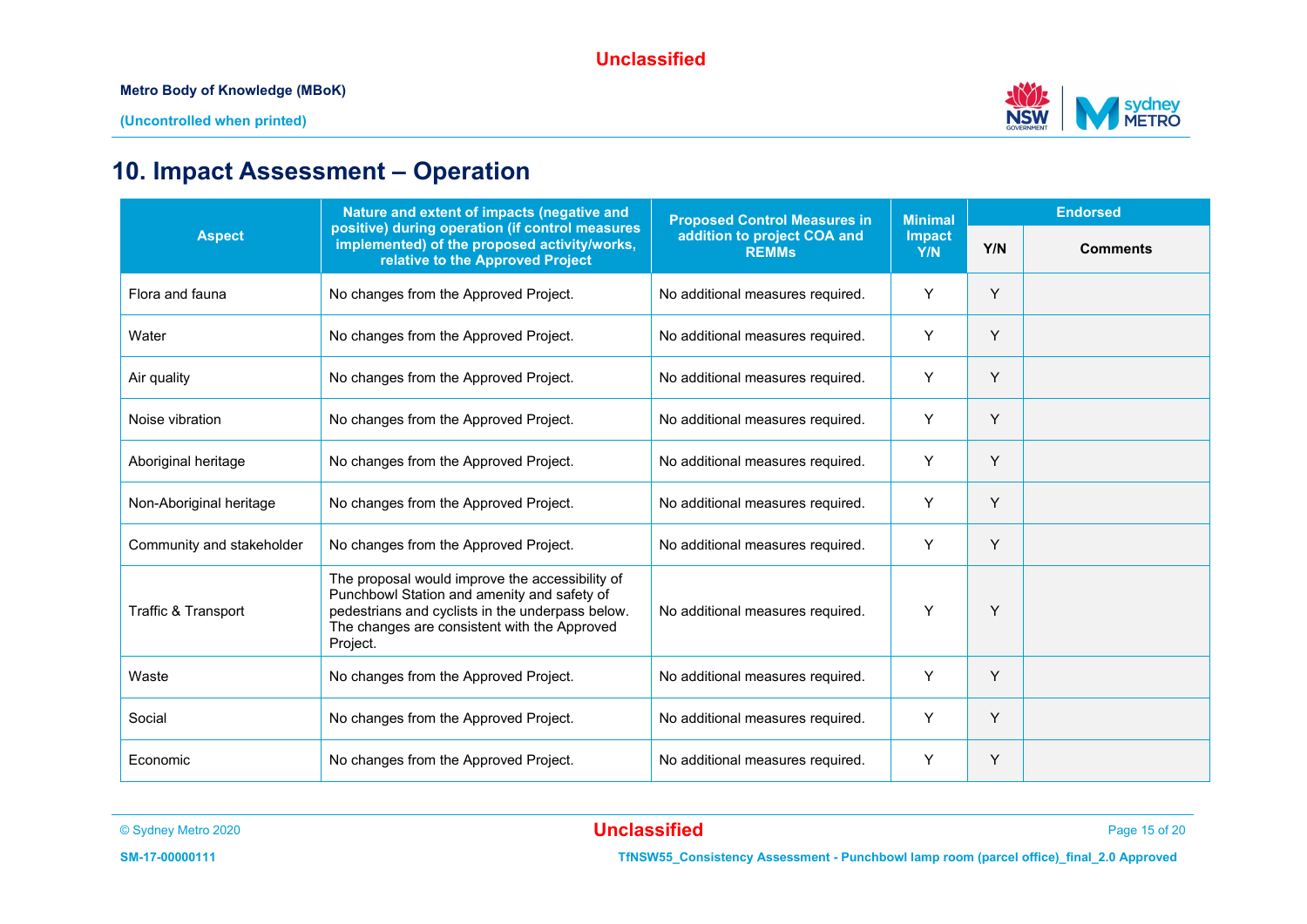#### **Metro Body of Knowledge (MBoK)**





|                | Nature and extent of impacts (negative and                                                                                                                                           | <b>Proposed Control Measures in</b>         | <b>Minimal</b>       | <b>Endorsed</b> |                 |
|----------------|--------------------------------------------------------------------------------------------------------------------------------------------------------------------------------------|---------------------------------------------|----------------------|-----------------|-----------------|
| <b>Aspect</b>  | positive) during operation (if control measures<br>implemented) of the proposed activity/works,<br>relative to the Approved Project                                                  | addition to project COA and<br><b>REMMS</b> | <b>Impact</b><br>Y/N | Y/N             | <b>Comments</b> |
| Visual         | There would be negligible visual impacts to<br>Punchbowl Station, however with the removal of<br>the Parcels Office, there would be improved<br>access and amenity of the underpass. | No additional measures required.            | Y                    | Υ               |                 |
| Urban design   | No changes from the Approved Project.                                                                                                                                                | No additional measures required.            | Y                    | Υ               |                 |
| Geotechnical   | No changes from the Approved Project.                                                                                                                                                | No additional measures required.            | Y                    | Y               |                 |
| Land use       | No changes from the Approved Project.                                                                                                                                                | No additional measures required.            | Y                    | Y               |                 |
| Climate Change | No changes from the Approved Project.                                                                                                                                                | No additional measures required.            | Y                    | Y               |                 |
| <b>Risk</b>    | No changes from the Approved Project.                                                                                                                                                | No additional measures required.            | Y                    | Y               |                 |
| Other          | No changes from the Approved Project.                                                                                                                                                | No additional measures required.            | Y                    | Y               |                 |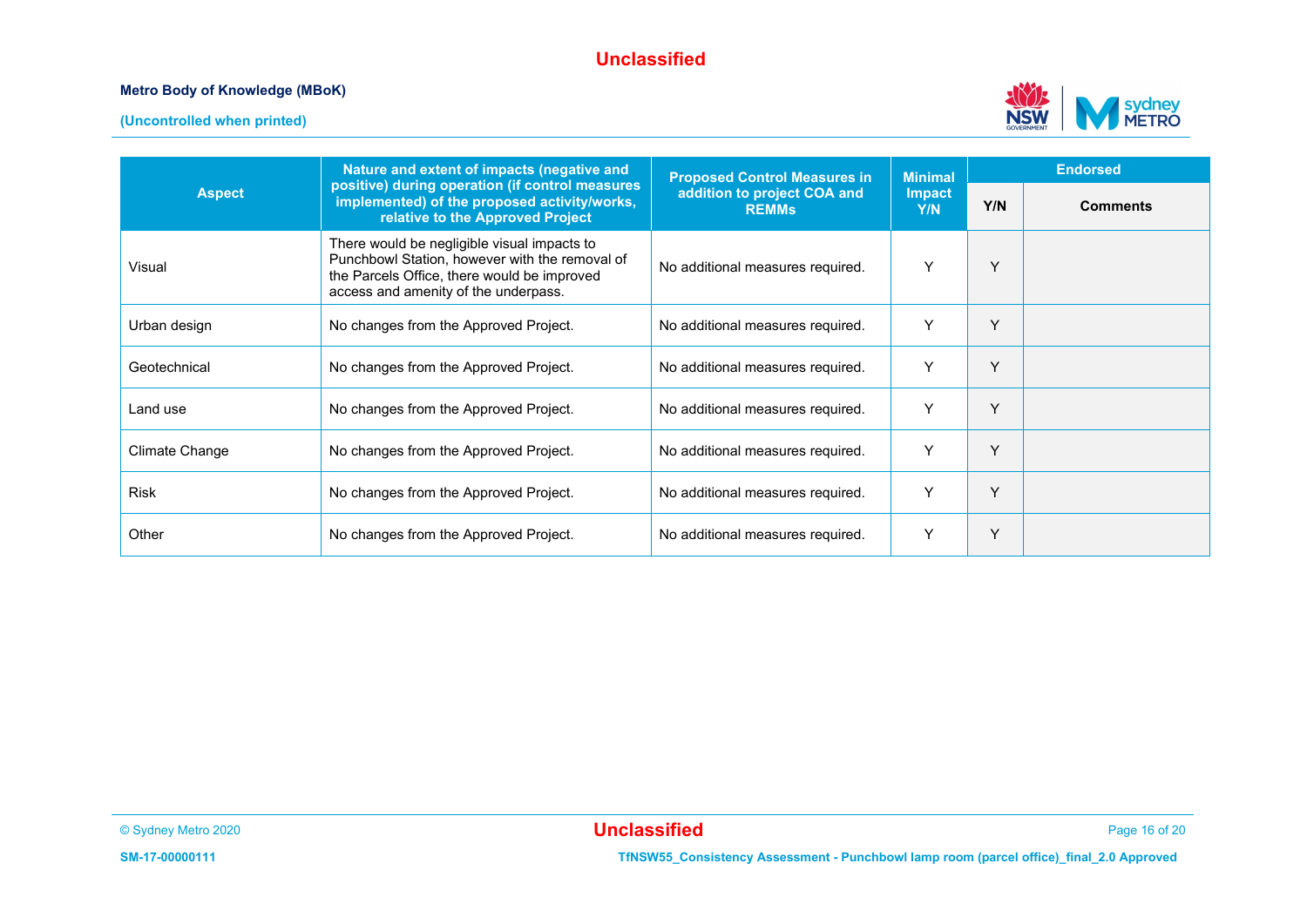

## **11. Consistency with the Approved Project**

| Based on a review and understanding of the existing Approved<br>Project and the proposed modifications, is there a<br>transformation of the Project? | No. The proposed works would not transform the project. The project would continue to provide a<br>metro rail line between Sydenham and Bankstown. |
|------------------------------------------------------------------------------------------------------------------------------------------------------|----------------------------------------------------------------------------------------------------------------------------------------------------|
| Is the project as modified consistent with the objectives and<br>functions of the Approved Project as a whole?                                       | Yes. The proposed works would be consistent with the objectives and functions of the Approved<br>Project.                                          |
| Is the project as modified consistent with the objectives and<br>functions of elements of the Approved Project?                                      | Yes. The changes identified in this assessment are consistent with the objectives and functions of<br>the Approved Project.                        |
| Are there any new environmental impacts as a result of the<br>proposed works/modifications?                                                          | No. The proposed works do not result in any new environmental impacts beyond those considered in<br>the Approved Project.                          |
| Is the project as modified consistent with the conditions of<br>approval?                                                                            | Yes. The proposed works would be consistent with the conditions of approval.                                                                       |
| Are the impacts of the proposed activity/works known and<br>understood?                                                                              | Yes. The impacts of the proposed works are understood.                                                                                             |
| Are the impacts of the proposed activity/works able to be<br>managed so as not to have an adverse impact?                                            | Yes. The impacts of the proposed works can be managed so as to avoid an adverse impact.                                                            |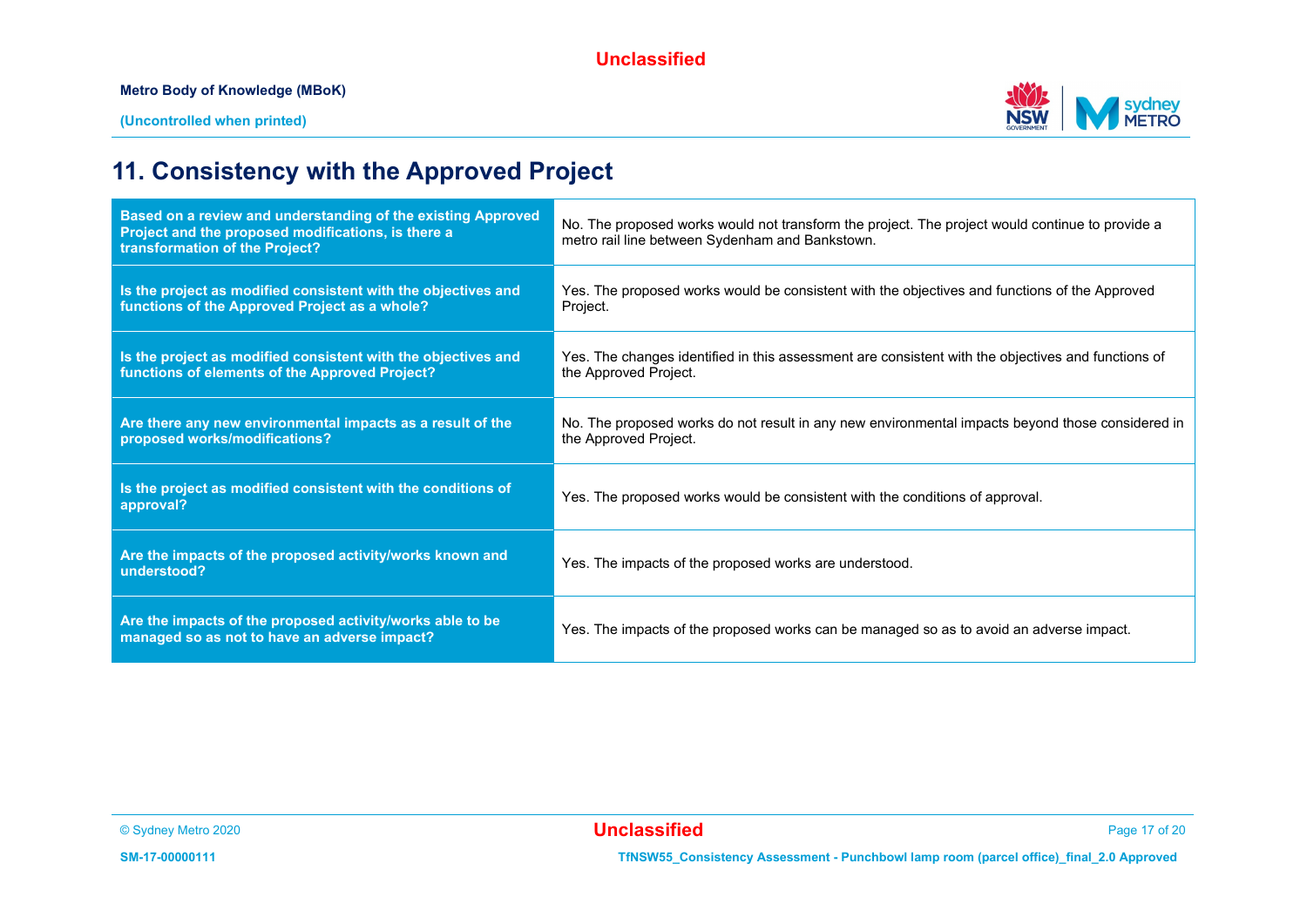**Metro Body of Knowledge (MBoK)**



## **12. Other Environmental Approvals**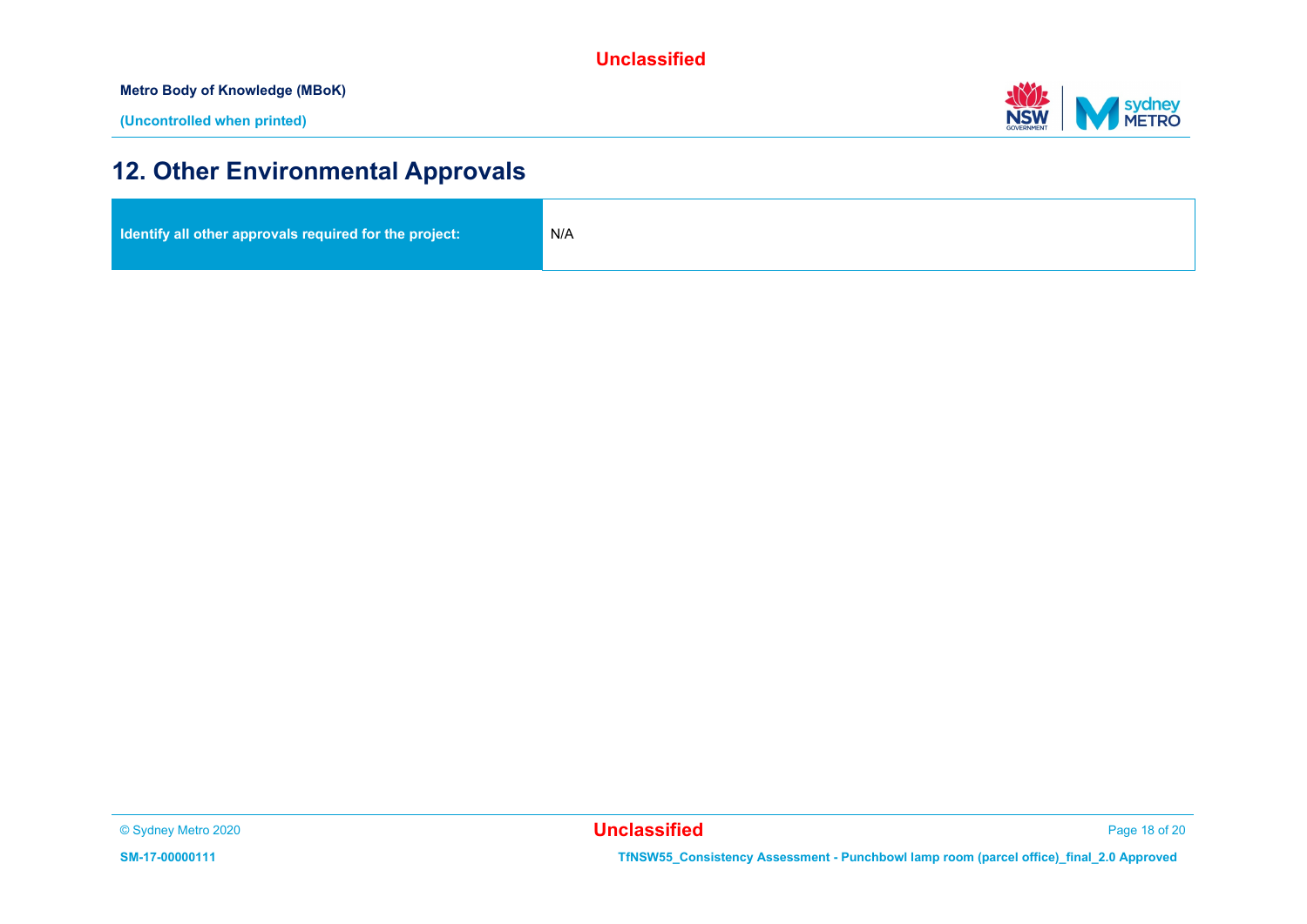#### **Metro Body of Knowledge (MBoK)**



**(Uncontrolled when printed)**

### **Author certification**

To be completed by person preparing checklist.

| I certify that to the best of my knowledge this Consistency Checklist:<br>Examines and takes into account the fullest extent possible all matters affecting or likely to affect<br>$\bullet$<br>the environment as a result of activities associated with the Proposed Revision; and<br>Examines the consistency of the Proposed Revision with the Approved Project; is accurate in all<br>$\bullet$<br>material respects and does not omit any material information. |                         |            |                  |  |  |  |
|-----------------------------------------------------------------------------------------------------------------------------------------------------------------------------------------------------------------------------------------------------------------------------------------------------------------------------------------------------------------------------------------------------------------------------------------------------------------------|-------------------------|------------|------------------|--|--|--|
| Name:                                                                                                                                                                                                                                                                                                                                                                                                                                                                 | Isabella Caruso         |            | I sabella Caruso |  |  |  |
| Title:                                                                                                                                                                                                                                                                                                                                                                                                                                                                | <b>Planning Officer</b> | Signature: |                  |  |  |  |
| Company:                                                                                                                                                                                                                                                                                                                                                                                                                                                              | Sydney Metro            | Date:      | 22/06/2022       |  |  |  |

#### This section is for Sydney Metro only.

| Application supported and submitted by |                                          |           |            |  |  |
|----------------------------------------|------------------------------------------|-----------|------------|--|--|
| Name:                                  | Yvette Buchli                            | Date:     | 22/06/2022 |  |  |
| Title:                                 | Associate Director Planning<br>Approvals |           |            |  |  |
| Signature:                             | Bechle                                   | Comments: |            |  |  |